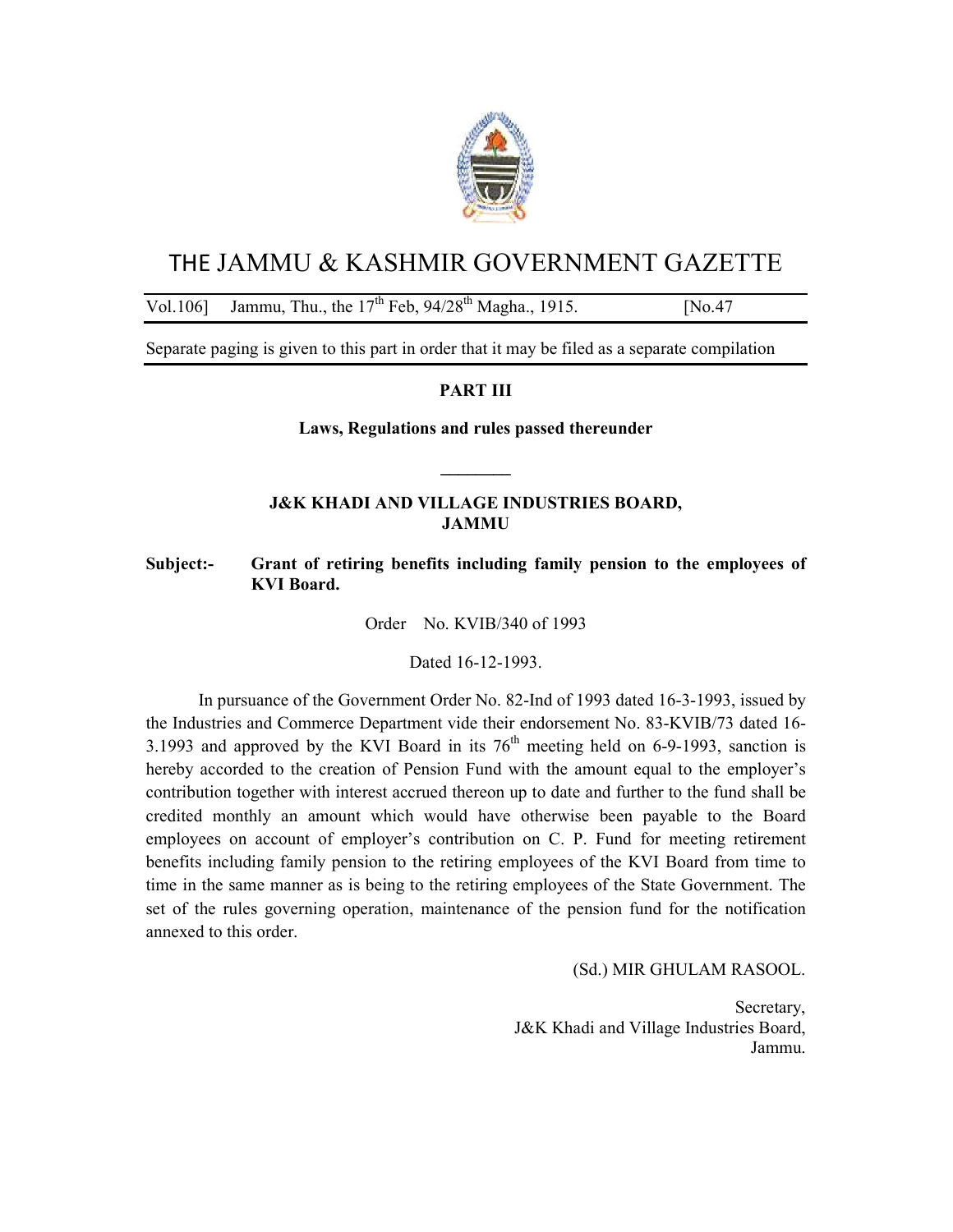#### J&K KHADI AND VILLAGE INDUSTRIES BOARD

#### Notification

## Jammu, the  $16<sup>th</sup>$  December, 1993

 In exercise of the powers conferred by section 35 of the Jammu and Kashmir Khadi and Village Industries Board Act, 1965 red with the Jammu and Kashmir Board Regulations, 1967, the Jammu and Kashmir Khadi and Village Industries Board with previous sanction of the Government conveyed vide Government Order No. 82-Ind of 1993 dated 16-3-1993 hereby make the following regulations on pension and relevant benefit of the J&K Khadi and Village Industries Board's employees.

1. Short title and commencement.-(i) These rules will be called the J&K Khadi and Village Industries Board employees retirement Benefit (Pension) Rules, 1993.

(ii) These rules will come into force with effect from 1-4-1990.

2. Application.- These rules will apply to all employees of the Board except the following :-

- (a) Chairman
- (b) Vice-Chairman
- (c) F.A & C.A.O on deputation from Central/State Governments.
- (d) Deputationists from the State/Central Governments or the KVI Commission unless these rules are specifically made applicable to them.
- (e) Employees of the Board retired before  $1<sup>st</sup>$  April, 1990 unless these are specifically made applicable to them.

(iii) when the persons whole time are not retained in the Board service but he/she is merely paid for a specified work done for the Board.

 10. Limitations.- The limitations will be the same as provided under J&K CSR's and the following will also be the limits :-

- (i) An employee of the Board cannot earn two pensions in the same office at the same time or by the same continuous service.
- (ii) The officers cannot count service in respect of the same post simultaneously.

11. Service qualifying for Pension.- The service qualifying for pension shall be the same as regulated under J&K CSR's with amendments from time to time issued by the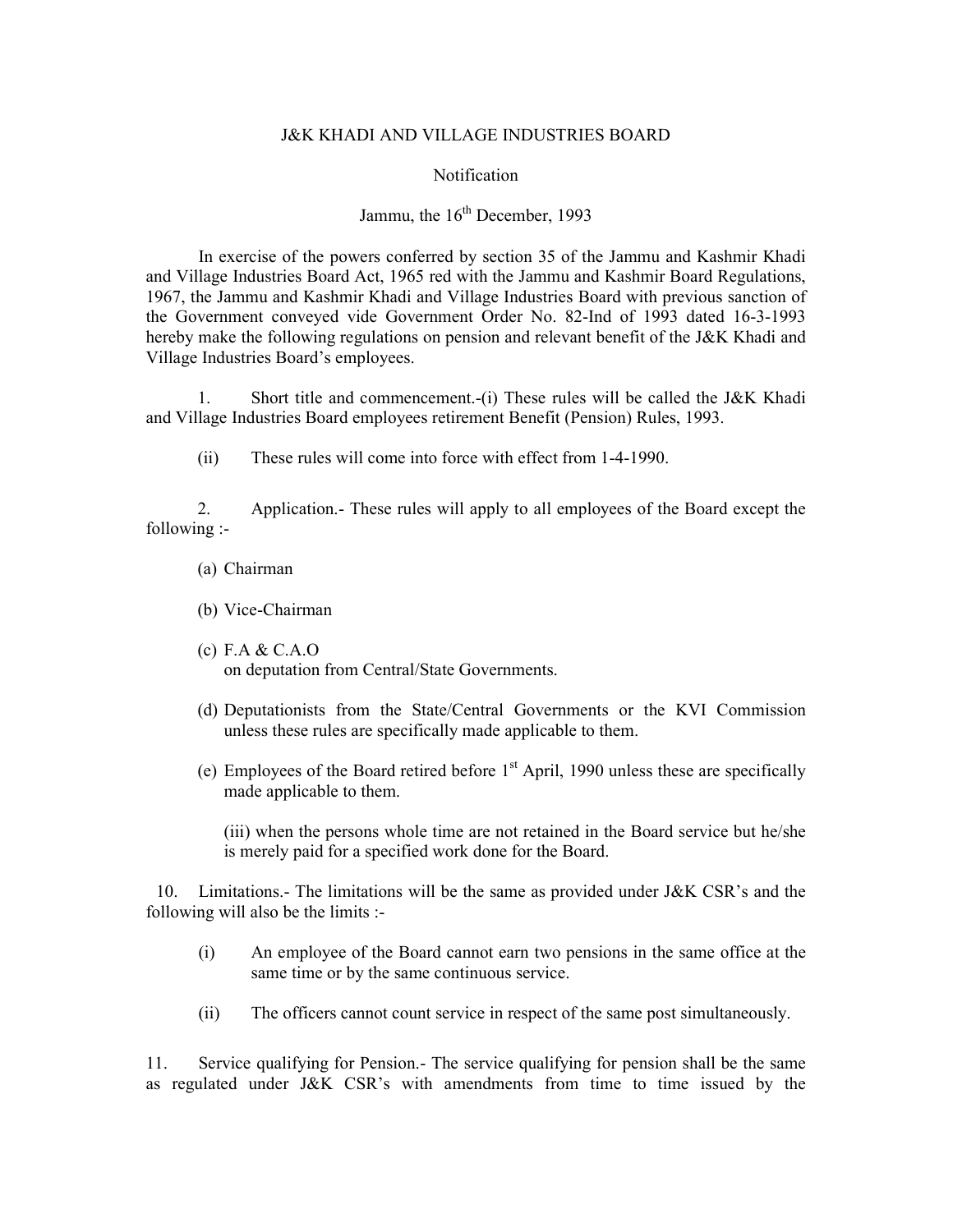Government and also defined in these regulations in respect of the Board employees as under:-

## **A- Beginning of Service.**

- (i) Except for compensation gratuity an officer's service does not in the case of superior service quality till he has completed 18 years of age.
- (ii) In order case the service of every officer begins when he takes the charge of the office to which he is first appointed.

## **B- Conditions for qualification**

All conditions for qualification of service for pension shall be the same as provided under J&K CSR's and also as defined in these regulations as follows :-

- (i) The service must be under the Board.
- (ii) The employment must be substantive and permanent under the Board.
- (iii) Temporary/schematic service without any break or interruption under the Board followed by the permanent service shall be reckoned/counted as service qualifying for pension.
- (iv) Superannuation retirement age shall be at par with the State Government employees.
- (v) The service must be paid for by the Board and should possess also the following conditions :-
- (a) The service of an officer shall not qualify unless he/she is appointed and his/her duties are regulated by the Board :

Provided that an employee holding a substantive office on the permanent establishment of the Board on the date of retirement shall count in full as qualifying. The temporary and or officiating service followed without any interruption by confirmation in the same or another post except in respect of periods or service paid by debit to contingent account provided further in the case of continuous or quasipermanent service of 20 years or more an employee shall be entitled to pension as if the entire service rendered was permanent and pensionable.

- (b) The service of a probationer shall qualify if :
- (i) He holds a substantive office and draws pay against a substantive post.
- (ii) He is employed against a vacancy reserved for him pending probation in which person simultaneously counts service.

 12. The time/period spent by any officer on training in the interest of Board in or outside State shall count as qualifying service for pension.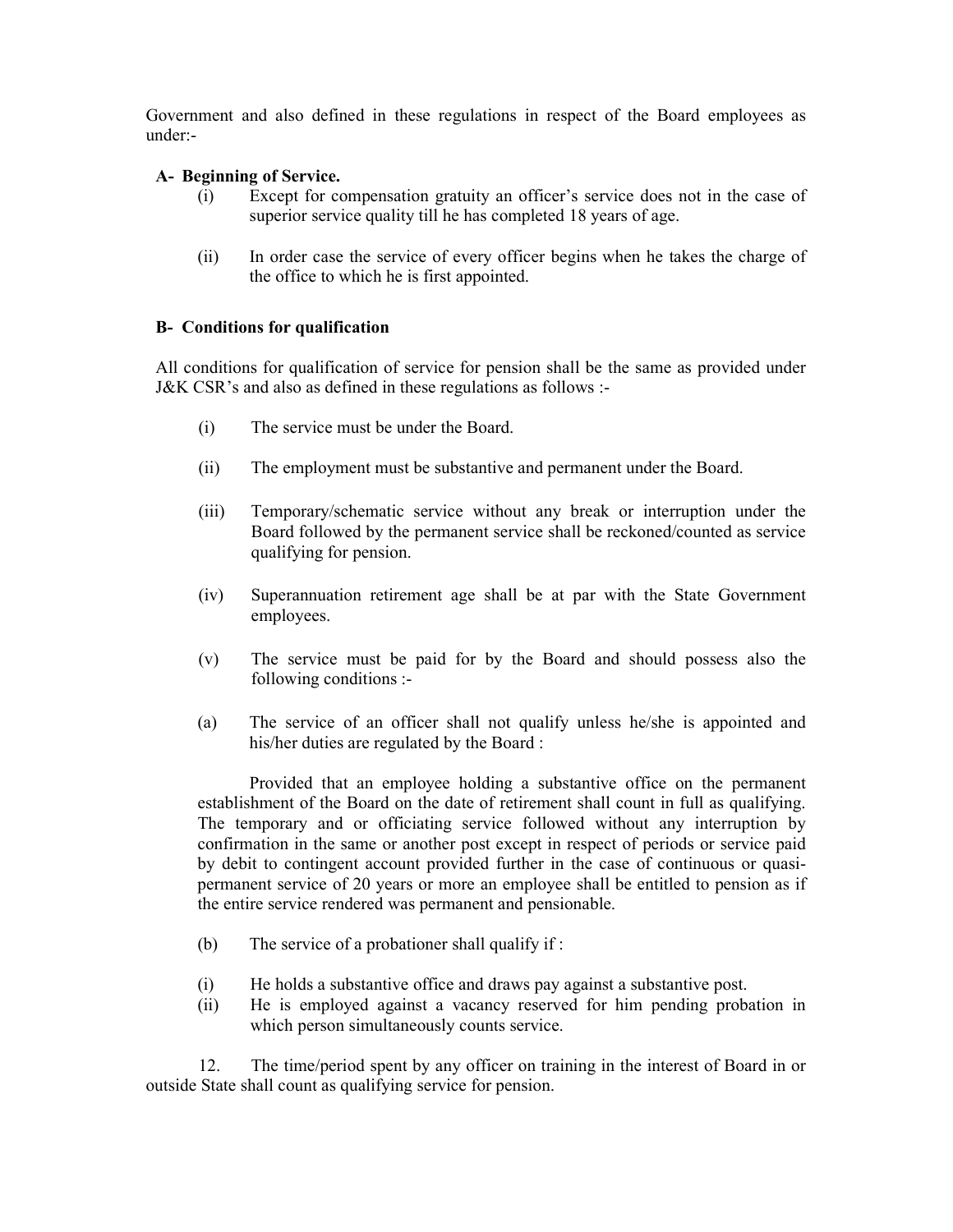13. If the substantive office of an employee of the Board is abolished and the employees is placed on special duty shall qualify for pension :

 Provided it is actually special and not merely a transfer to a temporary appointment which happens to be vacant.

 14. Conditions of grant of pension and classification of pension. The conditions and the classification of pension for services of the Board shall be on the same pattern as provided under J&K C.S.Rs. with amendments from time to time by Government and also regulated under Board regulations for the following pension :-

(1) Superannuation pension

(2) Retiring and special pension.

(3) Compensation pension.

(4) Invalid pension

(5) Family pension.

 The employees of the Board will be entitled to receive pension in the same pattern as the State Govt. Employees are and the procedures relating to pension i.e extent of

3. Definitions.- (A) In these rules unless there be something repugnant in the subject or context the terms defined in these regulations be in the sense here explained.-

- (i) "Act" means J&K Khadi and Village Industries Board Rules and Regulations Act. 1965.
- (ii) "Board" means J&K Khadi and Village Industries Board established under J&K K V I Board Act. 1965.
- (iii) "Chairman" means the Chairman, J&K Khadi & Village Industries Board.
- (iv) "Employee" means a full time employee appointed by the Board against a sanctioned post and is paid the salary from out of the funds of the Board.
- (v) "Government" means the Government of Jammu and Kashmir.
- (vi) "Secretary" means the Secretary of the J&K Khadi & Village Industries Board.
- (vii) "Service" means the J&K Khadi & Village Industries Board's Service.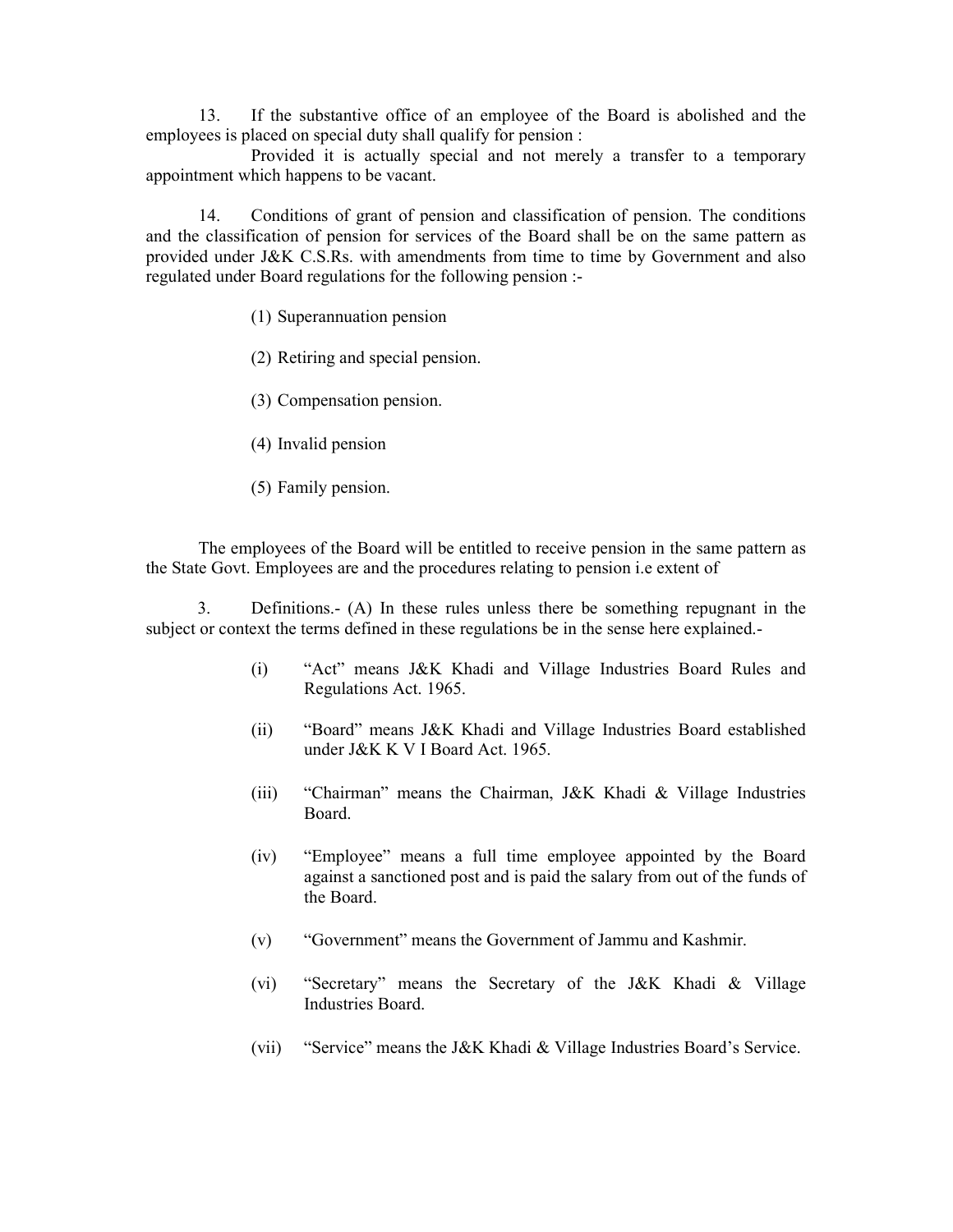- (viii) "Member of the Service" means the persons appointed to the post in the service under the provisions of J&K Khadi and Village Industries Staff Regulations.
- (ix) "Controlling Officer" means the Secretary of the Board or the officer to whom the powers are delegated for the purpose.
- (x) "Pension" includes superannuation and special pension, family pension, invalid pension, commuted pension, gratuity, death-cumretirement gratuity etc. as provided in J&K C.S.Rs applicable to the State Government employees with day to day amendments in these rules like other benefits in respect of leave, T.A, salary and other allowances and cash in lieu of earned leave as are already regulated under the said regulations for the Board employees.
- (xi) "Emoluments" means the same as defined in J&K C.S.Rs for the purpose of calculation of pension.
- (xii) "Amount and Rate of Pension and Gratuity" The amount and rate of pension and gratuity shall be regulated/calculated in the manner with the rules as defined in J&K C.S.Rs together with the ment made by the Government from time to time.
- (xiii) "Pension Fund" means the fund raised by the Board in pursuance of the Government Order No.82-Ind of 1993 dated 16-3-1993 out of the employer's share on C. P. Fund (Board's share) accumulated so far transferred to the fund, plus the funds receiveable from the Government as pension fund contribution equal to the employer's share or more to be calculated and demanded from the Government in the budget estimates on yearly basis henceforth only to the extent of shortfall in the requirements of the Board on this account to which the pension of the employees as defined in clause X of rule 3 of the regulations shall be charged.
- (xiv) "Competent Authority" means the authority to whom the powers are delegated under these rules for sanction of pension etc. as also defined in Government Order No. 82-Ind of 1993 dated 16-3-1993.
- (xv) "C.S.R's" means J&K Civil Service Regulations.
- (xvi) All other expressions used in these rules but not specifically defined shall have the same meaning as defined in the Act and J&K C.S.Rs.

4. Extent of application.- These rules will apply to such whole time employees of the Board who will retire after 1-4-1990. Further, the employees of the Board will be governed by the relevant provisions of the pension rules provided under J&K C.S.Rs. with the amendment made by the Government from time to time and the amount of pension shall be charged to the pension fund of the Board.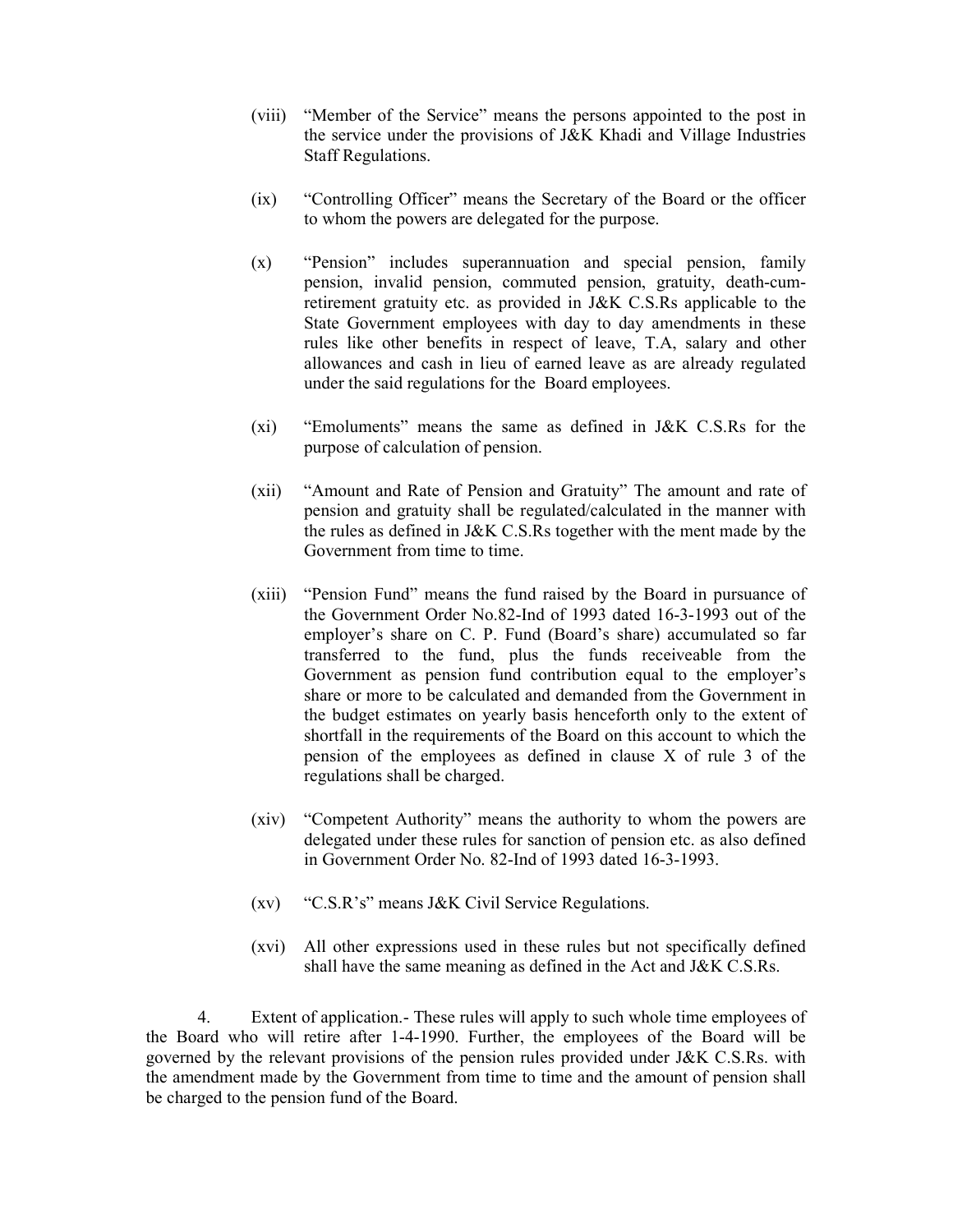5. Operation of fund and payment of pension thereof.-

(i) The fund so created will be deposited in the J&K Bank including the amounts equal to the employers share otherwise payable to the employees on monthly contribution basis will be deposited into the fund. The said fund shall be operated upon by the Secretary/F.A & C.A.O of the Board or the officer authorised by the Secretary from time to time.

(ii) The payment of pension to the eligible employees shall be made through J&K Banks concerned on proper payment orders PPOs after the cases are sanctioned by the Secretary with the concurrence of F.A & C.A.O, of the Board duly examined by the Examiner Local Fund Audit, Finance Department in the same manner as is done in the case of State Government employees by the Accountant General in accordance with Government order.

(iii) The pensioner shall have to intimate/indicate the name of the bank in the application form for drawal of pension well in time before the case is processed and sanctioned by the Secretary and proper PPO issued.

 6. Account of the fund.-(i) The account of the pension funds shall be maintained separately by the pension cell to be created under the control of Financial Advisor and Chief Accounts Officer of the Board which will also examine the pension cases and other claims strictly in accordance with these rules and recommend the same for sanction of the competent authority as defined under these regulations.

 (ii) The employees likely to retire during the year shall have to declare the nomination alongwith other requisite information on the forms prescribed in the schedules of J&K C.S.Rs before 8 months of their retirement and submit the same to the F.A & C.A.O through the concerned head of office for concurrence and calculation of pension and other claims of the pensioner.

 7. Conduct of the employee.-(i) The good conduct shall be an implied condition of every retired officer/official for grant of pension under these regulations. The Board shall reserve its right of withholding the pension or a part thereof if a pensioner is suspected of serious crime or misconduct and each case shall be dealt with under J&K C.S.Rs.

 (ii) The Chairman with the approval of the Board shall withhold the pension where a pensioner is found having directly or indirectly engaged himself in any contract, employment or any profession with an individual or firm, which has any kind of dealing with the Board.

 8. Recovery/deduction of pension.- The Board may order for recovery of pension or a part thereof from the pensioner on account of the following :-

(i) Any sum due to the Board from the pensioner on account of excess payment of pay, allowance, leave, salary, Life Insurance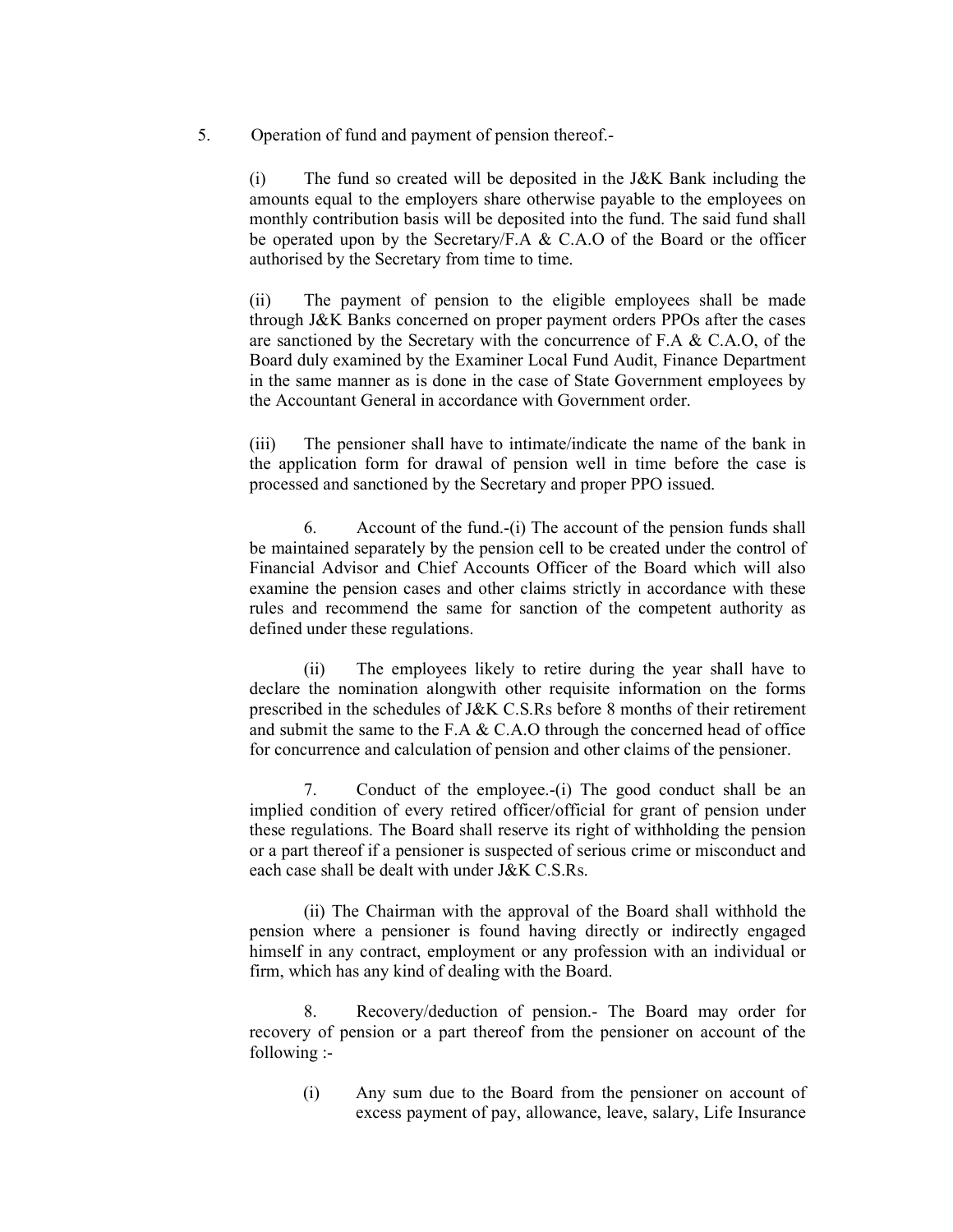premium including travelling or other advance or any arrear, payment due to J&K Government on account of accommodation etc.

- (ii) Any sum on account of losses found in judicial departmental proceedings to have been caused to the Board by the negligence or fraud of such Pensioner during his service, provided that such departmental proceedings if not instituted for more than one year, shall be deemed to have been elapsed since his retirement.
- (iii) The recovery of the Employer's share of CP Fund may be effected by Board authorities, suo-moto, to the pension fund account of the Board. The rate of interest to be applied to the said employer's share of C.P Fund shall be the same as allowed to the employees from time to time on his CP Fund credits. In case where the amount of employer's share and the interest thereon, recoverable from the employee, fails short of the amount actually at the credit of such employee in his CP Fund account (because of his having drawn an advance previously out of it under the Rules of C.P. Fund) the balance may be treated as a miscellaneous advance against the said employee and the said (aggregate) account may bear an interest at the current rate of interest applicable GPF/CPF and may be recovered from the employee in not more than six monthly equated instalments. The right of the employee to count his past service under the Board for pension may accrue to him only after the said miscellaneous advance and interest there on is liquidated by him;
- (iv) Those employee of J&K KVI Board who may opt for pensionary benefits, may switch over to GP Fund in which case their own share of CP Fund contributions together with interest thereon shall be transferred to G.P. Fund accounts which account shall continue to be maintained and regulated in the same manner in which CP Fund is presently managed by the KVIB.
- 9. Specification of cases.- The following cases shall have no claim to

pension :-

- (i) When an officer is appointed for a limited period only or for a specified duty and on completion of the same he is discharged.
- (ii) When a person is employed temporarily on monthly or daily wages without specified limit of time or duty but a months notice of discharge will be given to such a person and his wages paid for any period by which such notice falls short of a month.

 Application, preliminary verification, formal applications, remarks on pension applications, submission of cases to the authority competent to sanction pension/ payment etc. will be the same as laid down in the relevant chapters of the J&K C. S. Rs. The P. P. O will, however, be issued by the Examiner Local Fund.